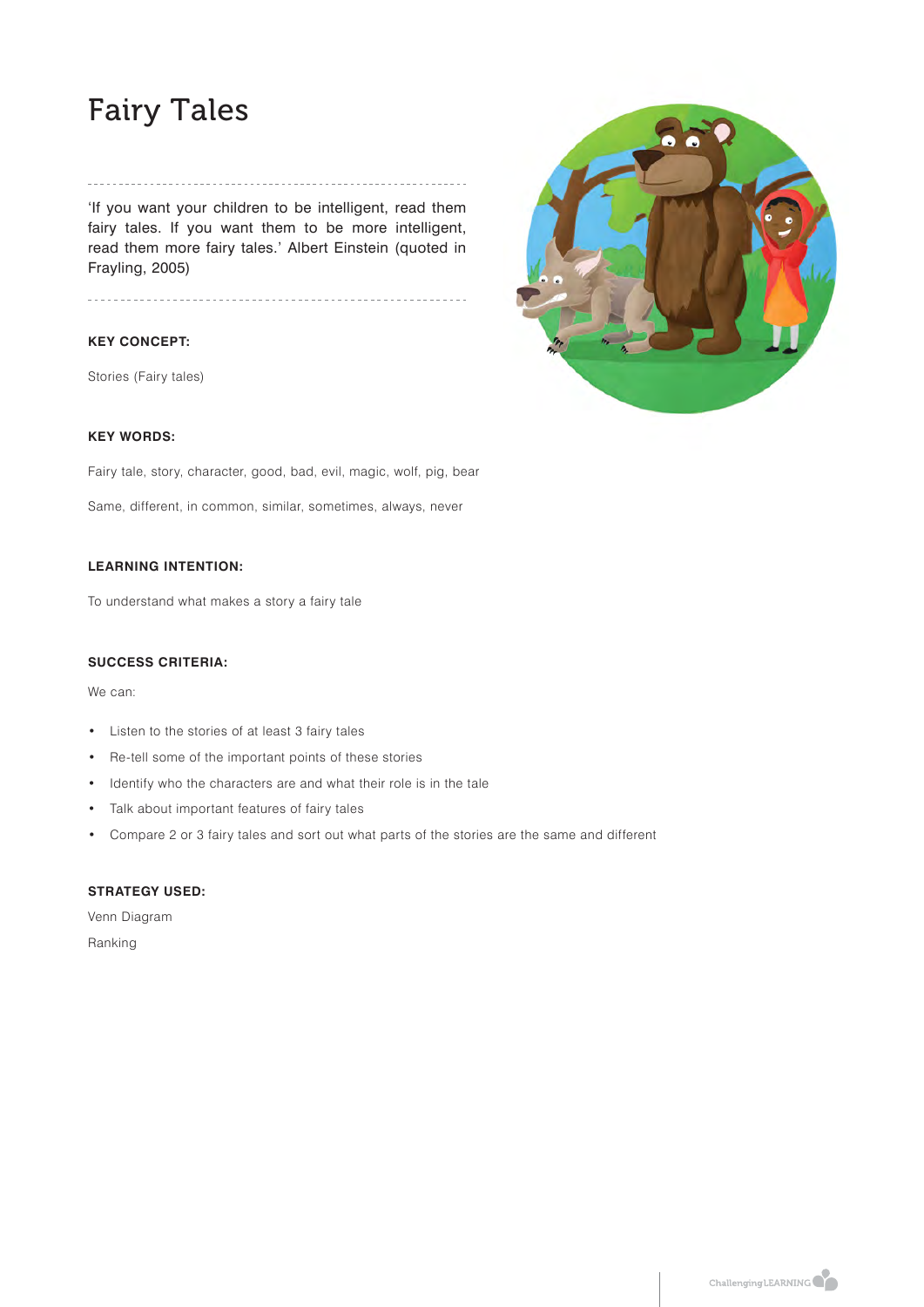# 1. IDENTIFY IMPORTANT CONCEPTS:

Some of the key areas to investigate within and around the concept of 'Fairy tales' are the following:

- Good/ Bad characters
- **Magic**
- Special beginning and ending words
- Special numbers
- Talking animals

# 2. CHALLENGE CHILDREN'S UNDERSTANDING:

Here are some examples of conflict we expect your children to experience:

### Figure 79: Cognitive Conflict About Fairy Tales

| pinion                                      | Conflicting opinion                                                       |
|---------------------------------------------|---------------------------------------------------------------------------|
| Fairy tales teach us the difference between | Many fairy tales involve someone being                                    |
| right and wrong                             | killed by another character                                               |
| Fairy tales have a 'good' character and a   | The 'good' character is not always 'good':                                |
| 'bad' character:                            | Red Riding Hood disobeys her mother,                                      |
| Red Riding Hood and the Wolf                | breaks her promise, talks to strangers                                    |
| Fairy tales have talking animals in them    | Many cartoons and stories have talking<br>animals but are not fairy tales |

#### **Create challenge using some of these questions:**

- What is a fairy tale?
- Why do you think fairy tales are written?
- What would our lives be like without stories?
- Why do lots of stories have magic in them?
- What is your favourite fairy tale?
- What makes a story a 'good story'?
- Can animals really talk?
- What makes someone 'good' or 'bad'?
- Should all stories have a 'happy' ending?
- Why are some characters forgiven and others not?
- Are animals or people more important in fairy tales?
- Do fairy tales always have magic in them?
- Can a true story ever be a fairy tale?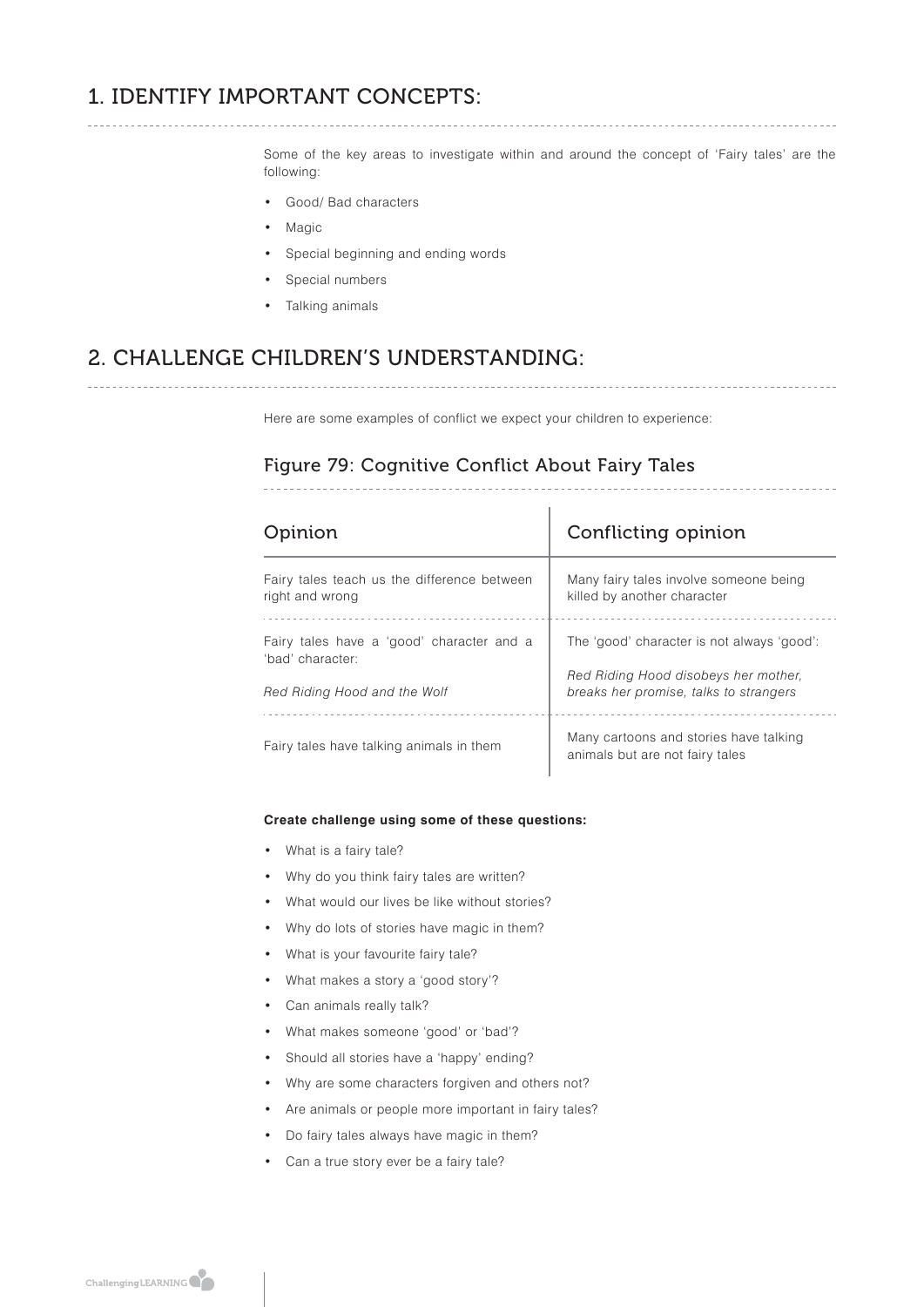# 3. CONSTRUCT UNDERSTANDING TOGETHER:

Share the stories of Little Red Riding Hood, Goldilocks and the Three Bears and The Three Little Pigs with your children. This can be done over a series of sessions. Ensure that the children have a good understand of the story, the plot and the characters involved.

### **Activity 1: Sorting and classifying using a Venn Diagram**

- Explain that all the different parts of the stories have been muddled up and you need your children's help to sort them out.
- Introduce a red hoop and explain to your children that anything to do with the story of Little Red Riding Hood should be placed in the red hoop.
- Starting off with the more concrete cards (e.g. pig, wolf, house, girl) ask the children to consider the story and decide whether that card should go in the red hoop or not. Repeat this process with other cards moving on to more abstract cards such as love, excited, nasty. Each time, ask your children to provide reasons to support their answers and encourage them to refer to the story while doing so.
- Introduce a yellow hoop for Goldilocks and then a blue hoop for the Three Little Pigs and repeat the process each time.
- Ask your children to consider where they may place cards that would fit in more than one hoop and demonstrate that the hoops can overlap to accommodate 'shared' cards.
- Demonstrate this first with two hoops then with three if they have understood the idea well enough.
- Your children should now sort the cards between the three hoops, comparing and contrasting the stories to decide which 'cards' go into which space.



### Figure 80: Venn Diagram of Fairy Tales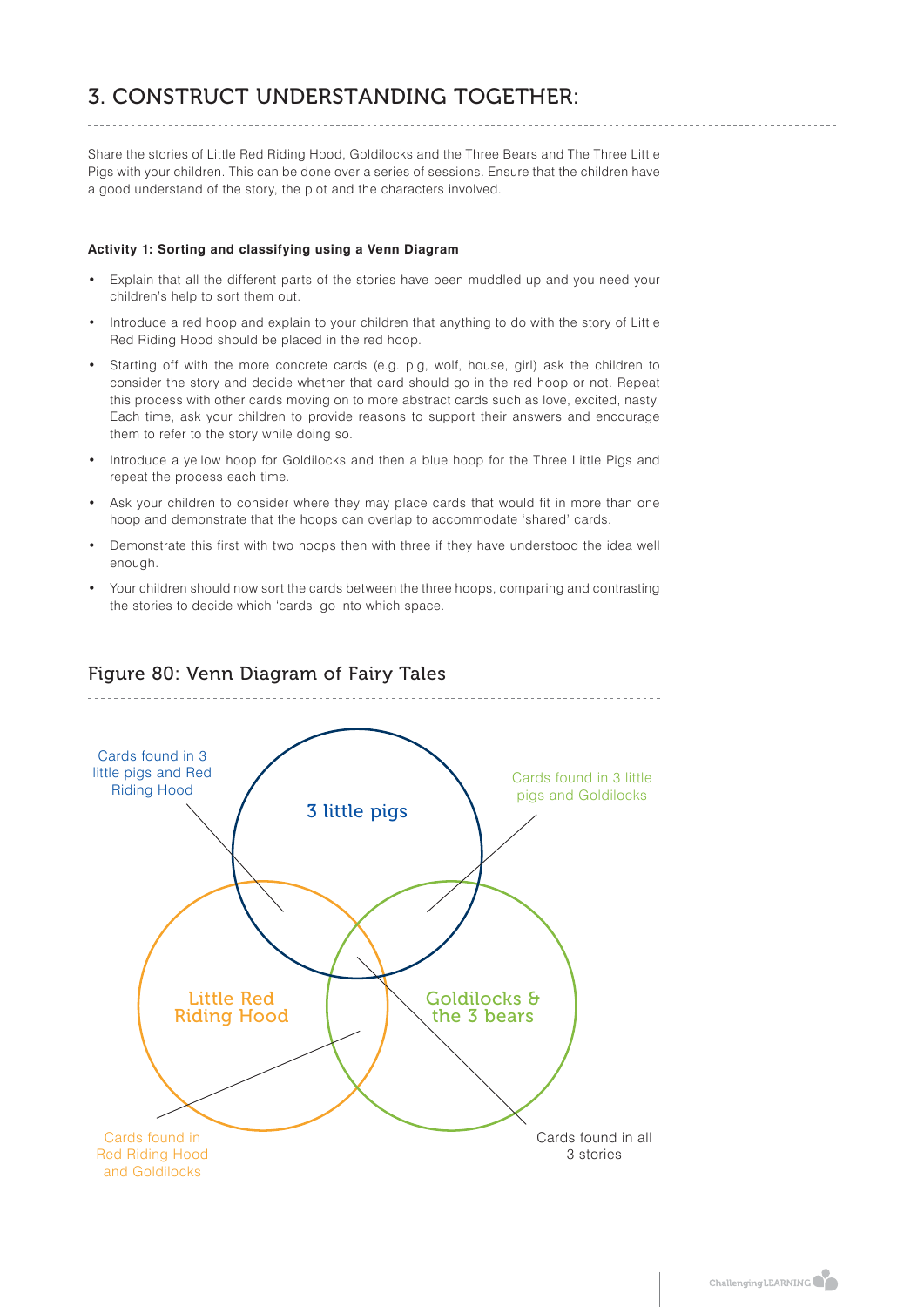### **ADAPTATION:**

To adapt the activity, consider only two stories at a time and concentrate on the more concrete characteristic cards.

To extend the activity, compare 2 or 3 different versions of each story using the same Venn Diagram set up and cards.

## 4. CONSIDER THE LEARNING JOURNEY:

Ask your children to reflect on what they now know about fairy tales.

• What do all the fairy tales we looked at have in common?

• Why do you think we enjoy reading or hearing fairy tales?

### **Activity 2: Ranking**

- A useful way for your children to sort through all their ideas is through ranking.
- Ask your children to think about what they feel are the most important things in a fairy tale and which are the least important.
- Introduce the ranking frame shown in Figure 64 and explain to your children that they must put the most important thing a fairy tale needs at the top of the frame in the smiley face box and the least important thing in the bottom box with the sad face. They should put things that are only quite important in the middle boxes.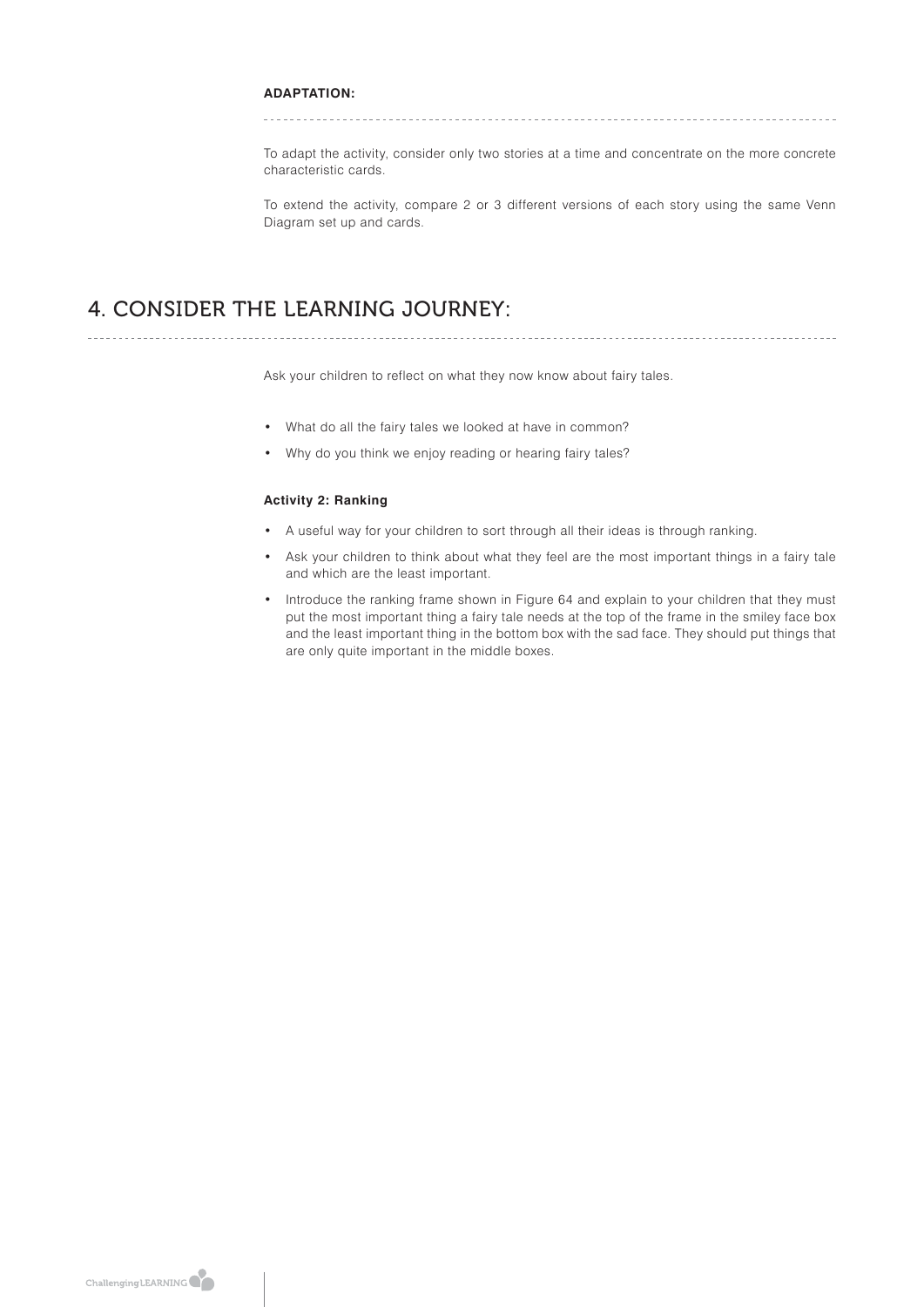# Fairy Tale Cards to Rank

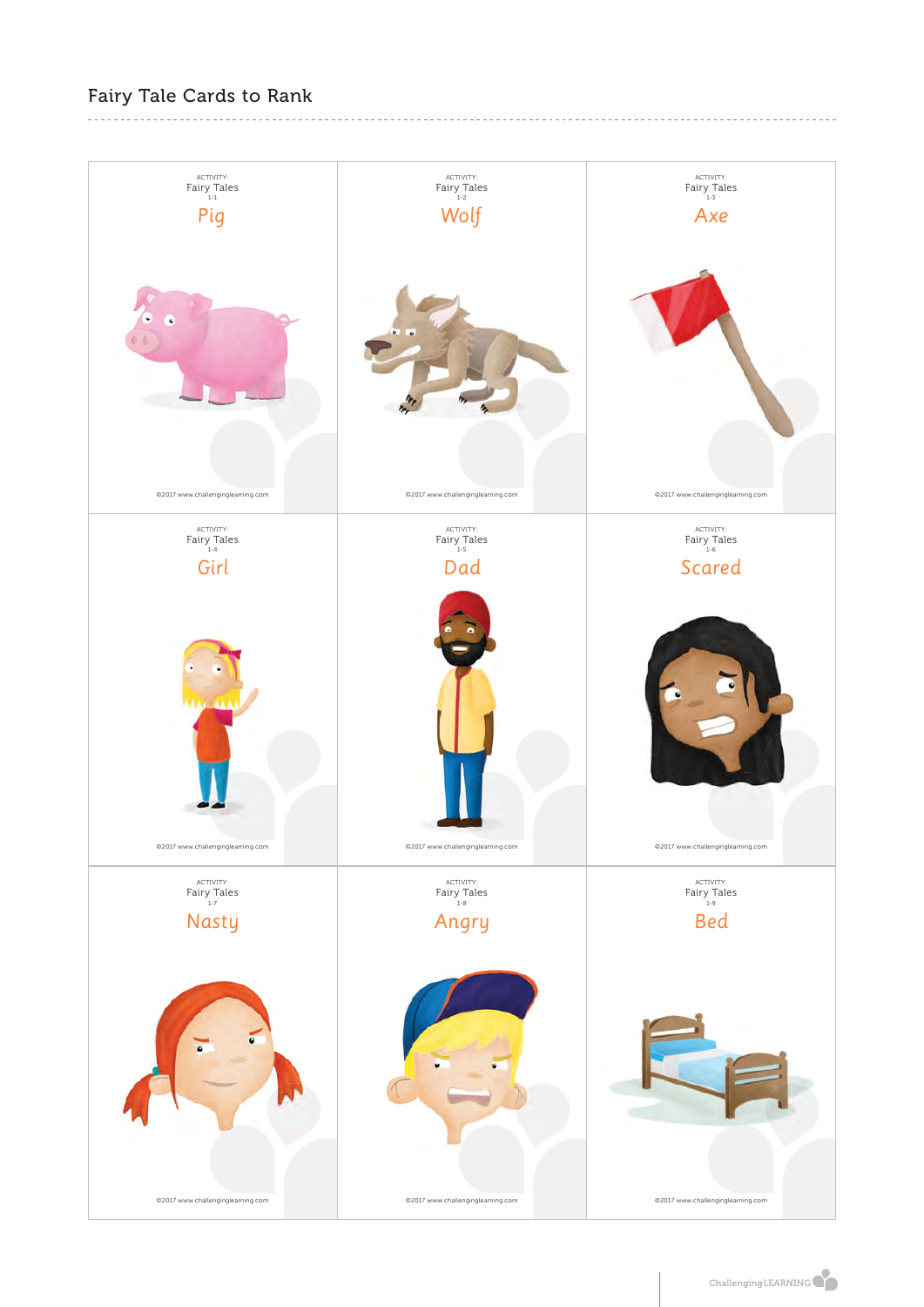